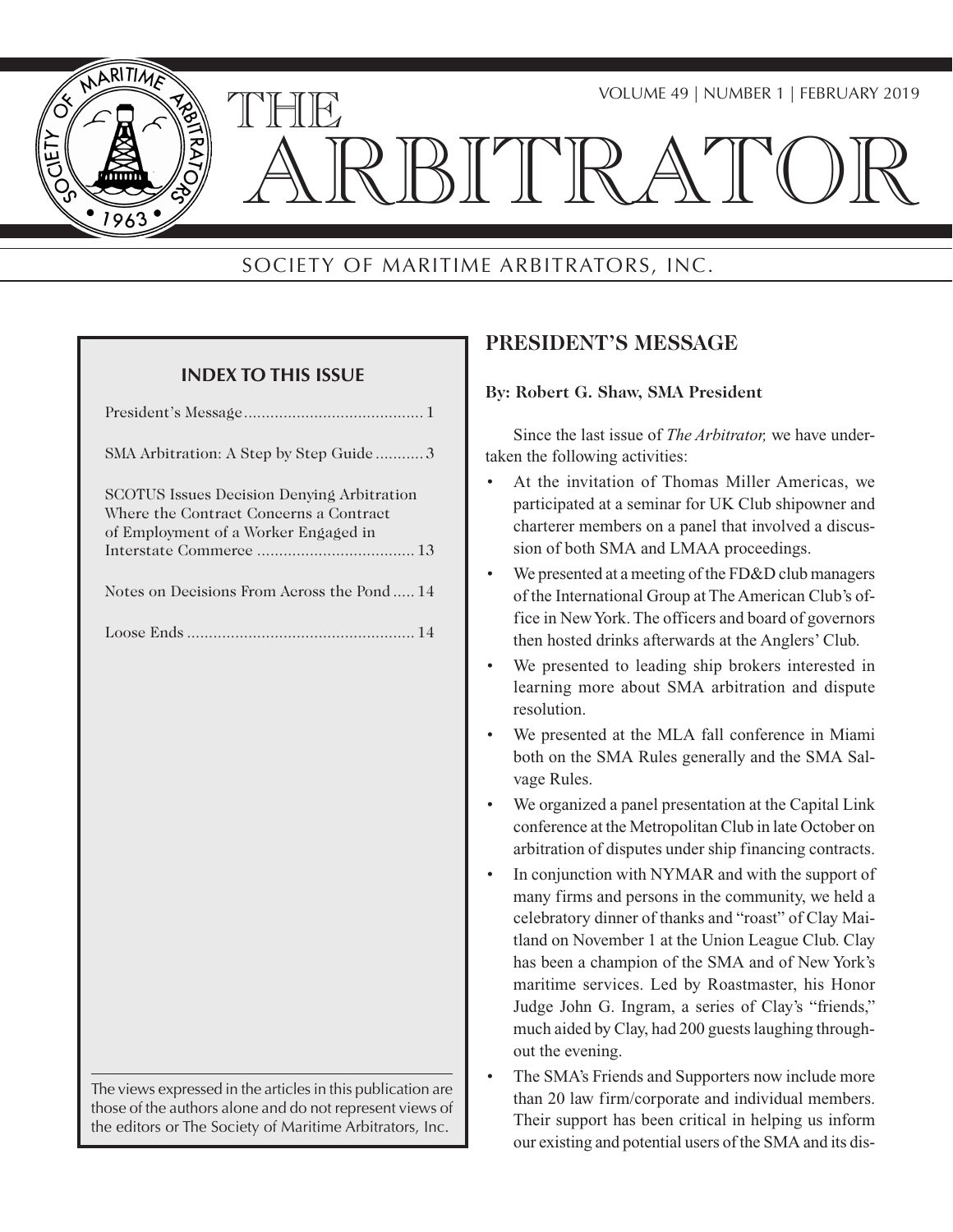pute resolution services, including the production and distribution of the flash drives containing the issues of the Digest and the updating of the SMA website.

- Our speakers' luncheons continue to be open to the public and well attended.
	- In September, André Pereira da Fonseca, a lawyer from Abreu Advogados in Lisbon, Portugal, summarized the chapter entitled "SMA Arbitration" which he wrote for the book *International Arbitration in the United States*, published last year by Kluwer Law International.
	- In October, Bob Clyne, Senior Vice-President, General Counsel and Corporate Secretary of ABS spoke on "Class: Today and Tomorrow."
	- In November, Tony Pruzinsky of Hill Rivkins LLP presented "The Benefits of Discovery in SMA Arbitration: A Practitioner's View."
	- In January, Stephanie Cohen presented on "Cybersecurity and the Maritime Arbitrator."
	- February's speaker was Ian Duthie, who is the head of the newly opened office in New York of the North of England P&I Club. His topic was "2020 Vision."

In addition to our luncheons on March 13 and April 16 (note the date change), we look forward to the following events:

• We have moved the venue for our annual two-day arbitration seminar to Stamford. The dates are February 28

# THE ARBITRATOR

© 2019 The Society of Maritime Arbitrators, Inc.

This publication was created to provide you with current information concerning maritime arbitration; however, this publication was not necessarily prepared by persons licensed to practice law in a particular jurisdiction. The publisher is not engaged in rendering legal or other professional advice and this publication is not a substitute for the advice of an attorney. If you require legal or other expert advice, you should seek the services of a competent attorney or other professional.

THE ARBITRATOR (ISSN# 1946-1208) is issued 2-3 times a year; published by The Society of Maritime Arbitrators, Inc., One Penn Plaza,  $36<sup>th</sup>$  Floor, New York, NY 10119. The publication is posted on our website and the subscription is free. To join our mailing list, please register your email address at http//www.smany.org.

GENERAL PHOTOCOPY NOTICE: You may reproduce any portion of the publication provided that proper attribution is included if the reproduction is published elsewhere.

and March 1. The course will again be led by Professor Jeffrey Weiss of New York Maritime College. Details are a[t http://www.smany.org/course.html.](http://www.smany.org/course.html)

• On April 11, 2019, we will host a seminar in Houston entitled: "Arbitration: A Better Solution." The seminar will focus on the role of rule-based U.S. arbitration for cost-effective and efficient resolution of maritime disputes, highlighting the unique features and benefits of the SMA Arbitration Rules for any venue. The program will include interactive participation, a mock arbitration, and will explore current and future trends affecting shipping and trade. Thanks to the extraordinary support of law firms and end-users, there will be no charge, lunch is included, and cocktails will be served after the program. The day starts at 8:30 am and ends at 6:00 pm. Location is the Sam Houston Hotel, 1117 Prairie Street, Houston.

I am pleased to welcome the following members to the SMA: Larry Marr, Anne Summers, Louis Epstein, Sandra Gluck, George Tsimis, James Drakos, and George Shirvell. Their professional bios appear in the members' roster on the SMA website.

I regret having to report the deaths of two of our long-time and much valued members: John J. Devine on September 12, 2018, and Charles L. Measter on January 9, 2019. Obituaries can be found at https://obittree.com/ [obituary/us/new-jersey/hightstown/barlow--zimmer](https://obittree.com/obituary/us/new-jersey/hightstown/barlow--zimmer-funeral-home/john-devine/3609925)funeral-home/john-devine/3609925 and http://www. legacy.com/obituaries/charleston/obituary.aspx?n=charles[measter&pid=191271402. Our sympathies to their fami](http://www.legacy.com/obituaries/charleston/obituary.aspx?n=charles-measter&pid=191271402)lies, friends, and colleagues. They will be missed.

To all of you who have contributed to these various programs and initiatives, I express the thanks of the SMA.

**EDITOR'S NOTE:** The following article originally appeared online on the website of Practical LawTM, a unit of Thomson Reuters, https://content.next.westlaw.com/w-016-7695?isplcus=true&transitionType=Default&context Data=(sc.Default)&firstPage=true&bhcp=1. The site may be accessed for a fee. It has been modified for publication here and is reprinted with our thanks and with the permission of Practical Law<sup>TM</sup> and Thomson Reuters as well as its authors. The article contains helpful cross-references to other articles on the Practical LawTM website, e.g., "Prac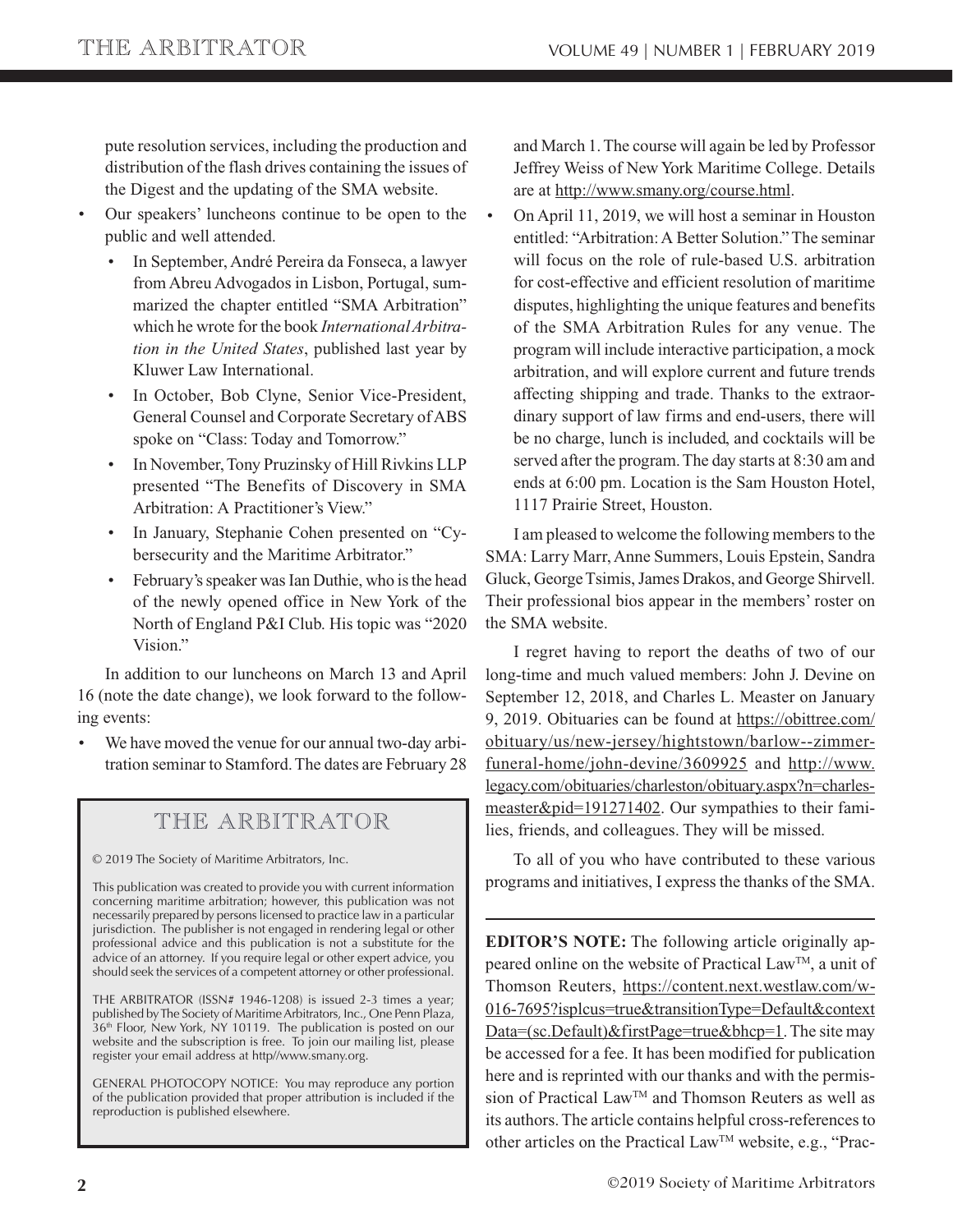<span id="page-2-0"></span>tice Note, Joining Non Signatories to an Arbitration in the US (W-011-3186) and Article, Joining non-signatories to an arbitration (6-275-4952)." In this article, such crossreferences have been dropped into footnotes. The reader may access these Notes via the website where the original article appears and where the cross-references appear as a hyperlink. As will be seen, the article and the hyperlinks are a valuable resource for the novice as well as the seasoned user of SMA arbitrations.

# **SMA ARBITRATION: A STEP BY STEP GUIDE**

### **By Bruce G. Paulsen, Partner, and Jeffrey M. Dine, Associate, Seward & Kissel LLP, New York**

This article provides a step-by-step guide to arbitration under the Maritime Arbitration Rules of the Society of Maritime Arbitrators, Inc. (SMA) effective March 14, 2018 and common practices in SMA arbitrations. The SMA Rules apply to arbitration of both domestic and international disputes.

Maritime arbitration today is a specialized matter, focusing generally on maritime contracts, such as charterparties (ship lease agreements), and matters arising out of the operation of ships, such as delay and demurrage charges and cargo damage as well as commodities and other areas not necessarily directly related to shipping.

### *Introduction to the SMA*

Founded in 1963, the SMA is a non-profit organization the members of which are maritime arbitrators. Under the SMA Rules, the default locale for any arbitration is New York (SMA Rules § 7). Therefore, the SMA promotes maritime arbitration in New York with its selective membership; by providing a code of ethics applicable to its members; and rules and other materials for maritime arbitration and other forms of alternative dispute resolution.

The SMA maintains a website with its rules, roster of members, and other information, www.smany.org.

The SMA provides only limited administration of arbitrations, assisting with issues of consolidation and maintaining escrow accounts to secure the arbitrators' fees.

The case proceeds for the most part as an ad hoc arbitration. The SMA maintains a roster of arbitrators (appointment from which is not mandatory under the rules); publishes awards unless the parties opt out; and administers accounts for security for the Panel's estimated fees and expenses deposited in arbitration when requested.

The appointment of arbitrators and the governance of arbitration proceedings are otherwise up to the parties and the arbitrators. $<sup>1</sup>$ </sup>

The SMA Rules provide that arbitrators must issue reasoned awards, which are published (unless the parties opt out of publication) (SMA Rules § 1).

Published awards are available on Westlaw and LEXIS. Some important awards are also published in American Maritime Cases. There is therefore a body of SMA awards that, although not precedential, are persuasive authority in SMA arbitration and that are cited in court cases as well.

### **SMA Arbitration**

The SMA Rules apply to an arbitration when the dispute resolution clause in the relevant contract provides for arbitration under the SMA Rules; the dispute resolution clause provides for ad hoc arbitration, but the sole arbitrator or appointed arbitrators are SMA members and either accept appointment based on the SMA Rules or are appointed on the basis that the SMA Rules apply to their appointment under the parties' agreement; or, regardless of the provisions of the arbitration clause, the parties later agree to arbitration under SMA Rules.

The current SMA Rules apply only to contracts entered into on or after March 14, 2018. Prior versions of the rules, which apply to earlier contracts, are also available on the website (see Amendments to the Rules).

The SMA has also put forward a Shortened Arbitration Procedure, which is intended to apply to disputes below a value threshold set by the parties. The parties may agree to alter or modify the application of the SMA's arbitration rules (SMA Rules § 1).

## **SMA Conciliation and Mediation**

The SMA issued Rules for Conciliation in 1998 (SMA's Conciliation Rules). The SMA's Conciliation Rules follow the UNCITRAL Conciliation Rules.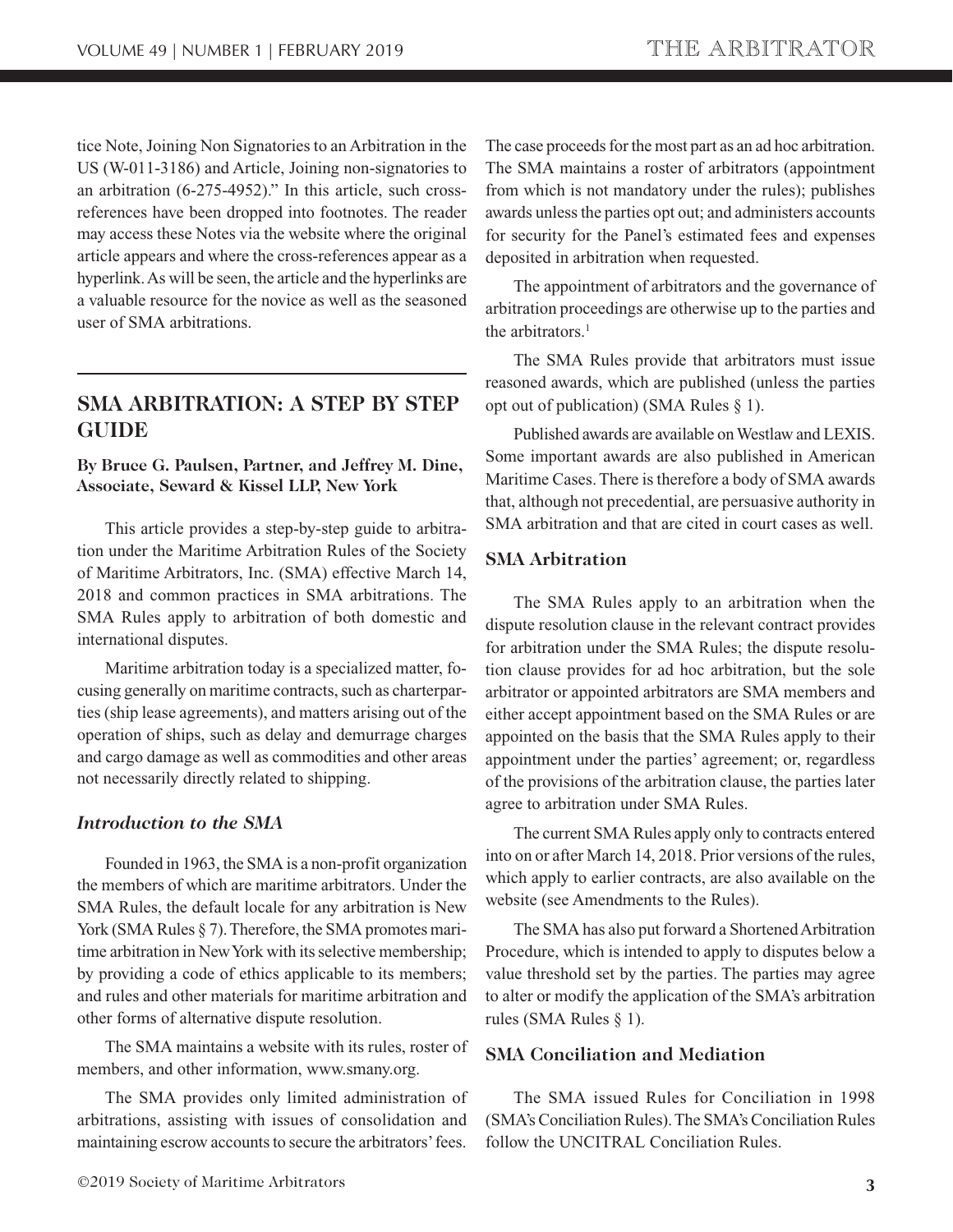The SMA also has Rules for Mediation, published in 1999.

Mediation and conciliation are related alternative dispute resolution processes, which seek settlement of the parties' dispute by agreement. In mediation, the mediator is more likely to act as a facilitator that works to help the parties develop and negotiate settlement proposals. In conciliation, the conciliator(s) may take a more authoritative role in shaping the settlement, which can include making proposals for settlement.2

### **Salvage**

The SMA has specific Salvage Arbitration Rules. SMA arbitration is provided for in the US Open Form Salvage Agreement (MARSALV), which is commonly used in the US, particularly for recreational vessels.

The Salvage Arbitration Rules provide for a highly expedited procedure that is generally based solely on documentary and written submissions.

## *Preliminary Steps/Considerations for the Parties*

Maritime arbitrations generally arise from breakdowns in contractual relationships (such as charterparties) or incidents (such as cargo damage) that are usually well-known to the parties and/or the subject of notice and claims to insurers.

However, SMA arbitrators are, on occasion, called on to issue provisional relief on an expedited basis.

### **Review the Arbitration Clause and Applicable Arbitration Law**

The first step for the claimant preparing to initiate arbitration or the respondent considering how to anticipate or react on receipt of a notice of demand for arbitration is to locate the relevant arbitration clause and review its provisions.

Arbitration agreements can be incorporated by reference from other documents.<sup>3</sup> Bills of lading, for example, may incorporate the terms of an underlying charterparty (see, for example, *Cont'l Ins. Co. v. Polish Steamship Co.*, 346 F.3d 281, 283 (2d Cir. 2003)). Whether the arbitration clause in the charterparty binds the parties to the bill of lading or other incorporating agreement may depend on the specific language of the charterparty clause and the law applicable to the agreement (see *Import Export Steel Corp. v. Miss. Valley Barge Line Co.*, 351 F.2d 503, 505-06 (2d Cir. 1965*); Int'l Chartering Servs., Inc. v. Eagle Bulk Shipping Inc.*, 138 F. Supp. 3d 629, 635 (S.D.N.Y. 2015)). Non-parties may be bound to the arbitration clause on theories including agency, estoppel, and alter- ego, and counsel should consider these issues where appropriate.<sup>4</sup>

Maritime contracts frequently are based on industry standard forms, with standard choice of law and dispute resolution provisions.

Standard forms or the SMA model arbitration clause<sup>5</sup> is generally sufficient to refer all disputes between the parties to SMA arbitration. Language that does not follow standard terms may be less clear than the SMA model arbitration clause or standard contract forms and create the risk of jurisdictional challenges or procedural confusion.

Because claims arbitrated under the SMA Rules generally arise under federal maritime law rather than state law, the contract may choose "US maritime law" or similar formulations rather than the law of a particular US state to govern the substance of the dispute. Careful attention should be paid to determining the legal regime governing the arbitration (see, for example, *Commodities & Minerals Enter. Ltd. v. CVG Ferrominera Orinoco*, 2018 WL 4583484, at \*6 (S.D. Fla. July 18, 2018) (relying on a semicolon in the arbitration clause to reject a jurisdictional challenge to arbitral tribunal)).

#### **Jurisdiction**

The SMA Rules do not provide that the arbitral tribunal (called a Panel in the SMA rules) has authority to determine its own jurisdiction.<sup>6</sup> However, SMA Panels are empowered to determine all issues of law or fact necessary to decide the issues before them (*Fed. Commer. & Navigation Co. v. Kanematsu-Gosho Ltd.*, 457 F.2d 387, 389 (2d Cir. 1972)). Parties may include language giving the arbitrators authority to determine their jurisdiction in the arbitration agreement.

### **Coordination with Insurers or Other Parties**

Coordination with the client and its insurer is important from the outset, even in cases that, in other contexts, may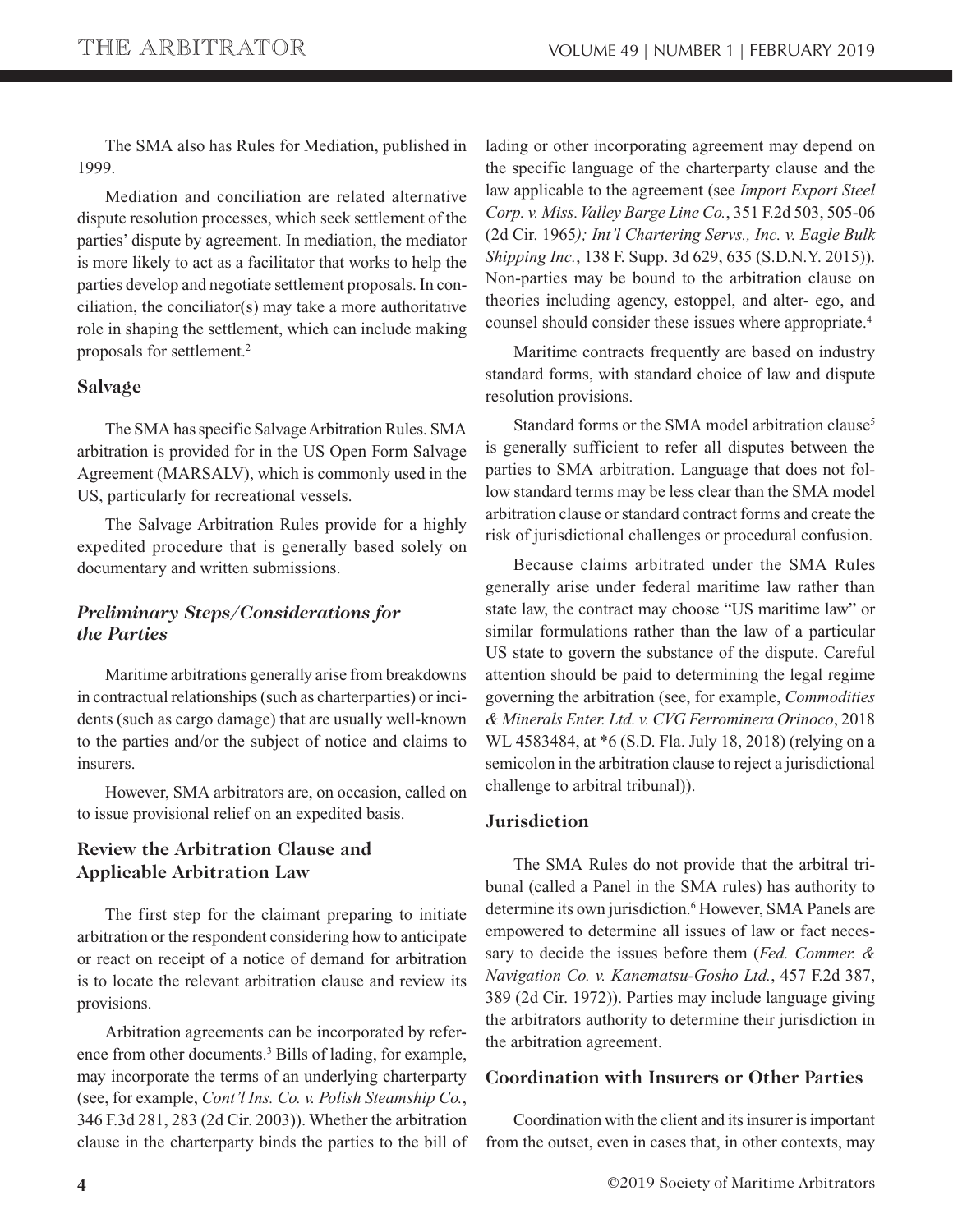not have insurance ramifications. Counsel should also consider cooperation, coordination, and possible consolidation among similarly aligned or intermediate parties (see Consolidation).

Counsel should be aware that shipping companies typically have sophisticated insurance programs. Events leading to maritime arbitration may be covered by insurance policies, such as protection and indemnity, hull and machinery, and kidnap and ransom, as well as by freight, demurrage, and defense policies that provide coverage for fees and costs in contract or other cases and are specific to the industry.

### **Consolidation**

Parties should consider whether the arbitration is subject to mandatory consolidation or whether they should request consolidation.

The SMA Rules provide for mandatory consolidation of arbitrations in certain circumstances (SMA Rules § 2). Consolidation allows for the litigation of pass-through claims between consignors, charterers, and owners.

Any party can request consolidation if a dispute or multiple disputes arise under two or more contracts that select arbitration under the SMA Rules and the disputes concern either a common question of fact or law or, to a substantial degree, the same transactions or series of transactions. (SMA Rules § 2.)

The parties may agree on a sole arbitrator or, if they do not, then choose a Panel of three arbitrators as follows:

- One selected by the primary claimant.
- One selected by the ultimate defending party.
- One selected by the remaining intermediate or "passalong" party or parties.

The parties have 30 days after the request for consolidation to choose the arbitral tribunal. After 30 days, a party may request that the president (or, if a conflict occurs, the vice president) of the SMA select the remaining arbitrators from the SMA's roster. SMA Rules § 2.

If the parties disagree about whether consolidation is required, the SMA president (or vice president if a conflict occurs) determines the question as a threshold issue. The president or vice president may charge a fee for making the determination. SMA Rules § 2.

The SMA Rules bar class or group arbitration (SMA Rules  $\S$  2).

#### **Punitive Damages and Attorneys' Fees**

SMA Panels generally recognize that, absent a provision in the parties' agreement to the contrary, Panels have the authority to award punitive damages. However, Panels are often reluctant to do so (see, for example*, In re Arbitration Between Odfjell Seachem AS, as Owners of the M/V NCC Arar and Vinmar Int'l BV/Vinmar Int'l Ltd.*, 2004 WL 5658886, at \*4 (S.M.A. Apr. 21, 2004)).7

SMA Panels are empowered to, and routinely do, award attorneys' fees (SMA Rules § 30.)

### **New York Notice of Arbitration**

New York Civil Practice Law and Rules (CPLR) 7503(c) sets out a procedure for a claimant to serve the demand for arbitration or notice of intention to arbitrate. If the notice or demand is served under CPLR 7503(c), the respondent must bring any application to stay arbitration within twenty days after service. This includes an application on the grounds that a valid agreement was not made or complied with or that the claim is time barred.<sup>8</sup>

Case law is conflicting on whether CPLR 7503(c) applies to arbitrations otherwise governed by the Federal Arbitration Act (FAA) (see *Rite Aid of New York, Inc. v. 1199SEIU United Health Care Workers East*, 2017 WL 10295970, at \*4 (S.D.N.Y. July 10, 2017) (collecting cases on both sides and finding CPLR 7503(c) not preempted by the FAA)). Therefore, claimants bringing an arbitration seated in New York should consider serving the demand or notice under CPLR 7503(c). Respondents receiving such a demand or notice should consider adhering to the timing requirements of CPLR 7503(c).

### **Check Limitations Periods**

The claimant should check whether any of its potential claims are time-barred. Limitations (or, in admiralty, laches) periods may be set by:

- Federal law.
- Applicable or borrowed state law.
- The parties' agreement.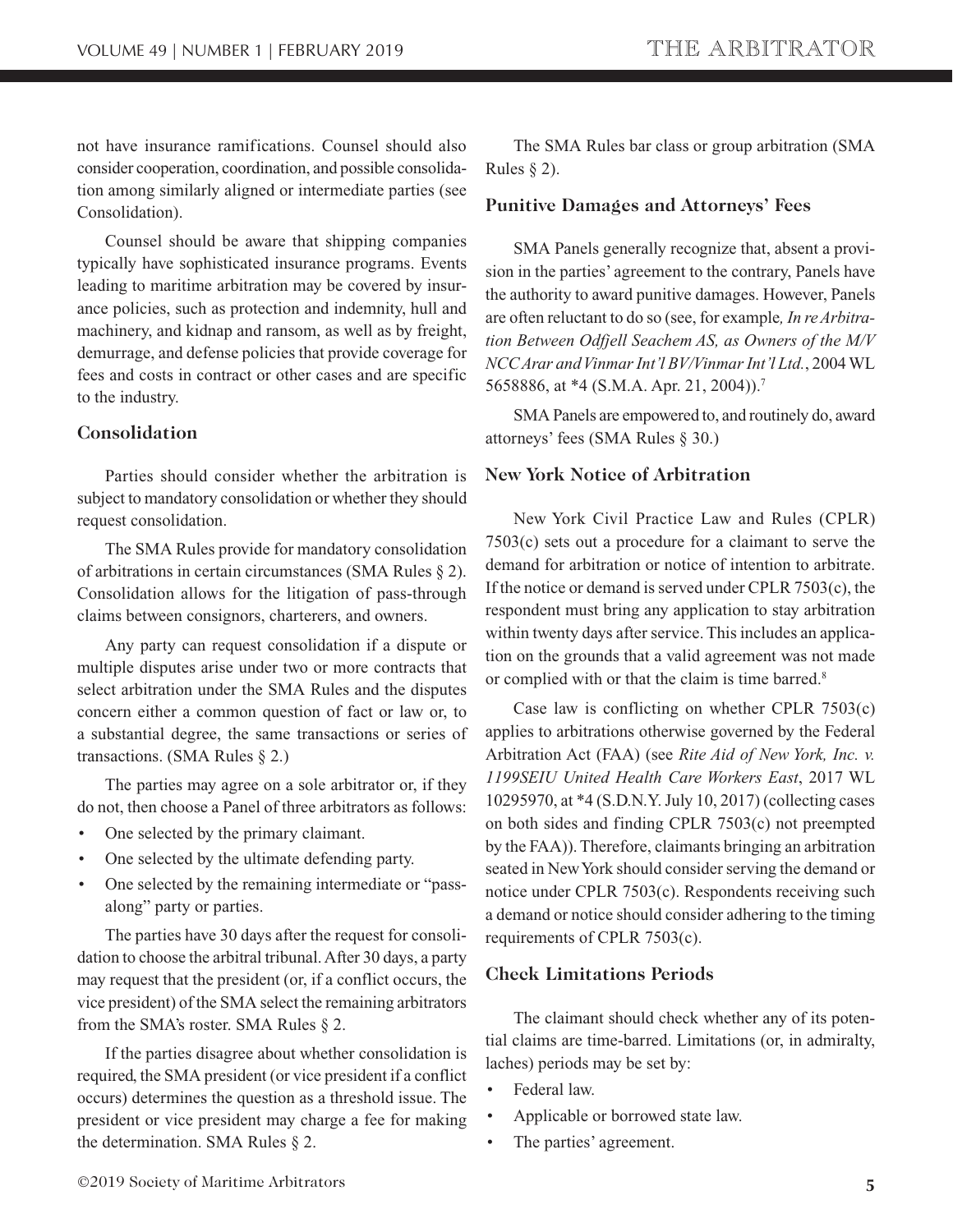Respondents should undertake a reciprocal analysis of the claims and consider whether a court application to stay the arbitration is available and appropriate.

### **Maritime Attachment and Arrest**

A claimant may commence an action for arrest or attachment of a vessel or other property under the Federal Rules of Civil Procedure Supplemental Rules for Admiralty or Maritime Claims and Asset Forfeiture Actions (the "Supplemental Rules").9

The federal district court may refer the parties to arbitration but retain jurisdiction to enforce the ultimate award over the seized property or, in certain circumstances, in personam (9 USC § 8). Panels operating under the SMA Rules also may issue orders relating to security that may be both:

- Confirmed as partial final awards under the FAA.
- Judicially enforced.

See *SH Tankers Ltd. v. Koch Shipping Inc.*, 2012 WL 2357314, at \*6-7 (S.D.N.Y. June 19, 2012.10

## **Preparing the Case**

The issues underlying maritime arbitrations are factintensive and often technical. That is particularly true for matters related to cargo or vessel operations. Parties should assess the issues as early as possible to prepare an effective statement of claim or anticipated defense. The relevant parties' insurers or port agents may conduct initial fact and evidence gathering.

Early expert involvement, for example, in cases of cargo contamination or damage, may also be important to framing the case, narrowing issues, and settlement.

### **Communications**

Absent other agreement by the parties, the demand for arbitration and the claimant's notice of appointment of its arbitrator must be given by written notice (SMA Rules §§ 6, 10). Notice of their appointment to the arbitrators may be given orally but should be confirmed in writing (SMA Rules § 12).

Parties and counsel must limit the subject matter of communications with potential arbitrators before appointment to avoid charges of bias or conflict. Before

appointment, an arbitrator may only "inquire as to the general nature of the dispute and the names of the parties and their affiliates involved."11

After the Panel is constituted, all communications between a party and the Panel must be conducted with the Chair of the Panel and be shared among all parties (SMA Code of Ethics § 6; SMA Rules § 23).

Selection of the SMA Rules in the arbitration agreement is consent to service for purposes of both the arbitration and any court proceeding to confirm the award. A party may serve documents by mail to a party or its counsel at their last known address or by personal service. SMA Rules § 35.

Communications among parties and arbitrators are typically by email. As a matter of convenience and courtesy to the arbitrators (and with their assent), parties also often send hard copies of documents, such as:

- Pleadings.
- Briefs.
- Evidentiary documents.
- Case law and other cited sources.

## **Time Limits**

- The SMA Rules contain only a few time limits:
- The respondent must appoint its arbitrator within 20 days of receipt of notice arbitration, unless the claimant seeks to compel an earlier appointment (SMA Rules  $§ 10$ .
- Appointment of arbitrators in a consolidated proceeding: 30 days SMA Rules § 2.
- Pre-hearing statements of claim: must be served by the claimant at least 20 business days before the first hearing; and must be served by the respondent not more than 10 business days after the claimant's submission. (SMA Rules § 21.)
- Copies of documents, exhibits, and accounts to be introduced at a hearing must be produced at least ten business days before hearing (SMA Rules § 21).
- Identification of fact and expert witnesses, including a brief description of their testimony must be provided at least one week before the hearing date (SMA Rules  $§ 21$ ).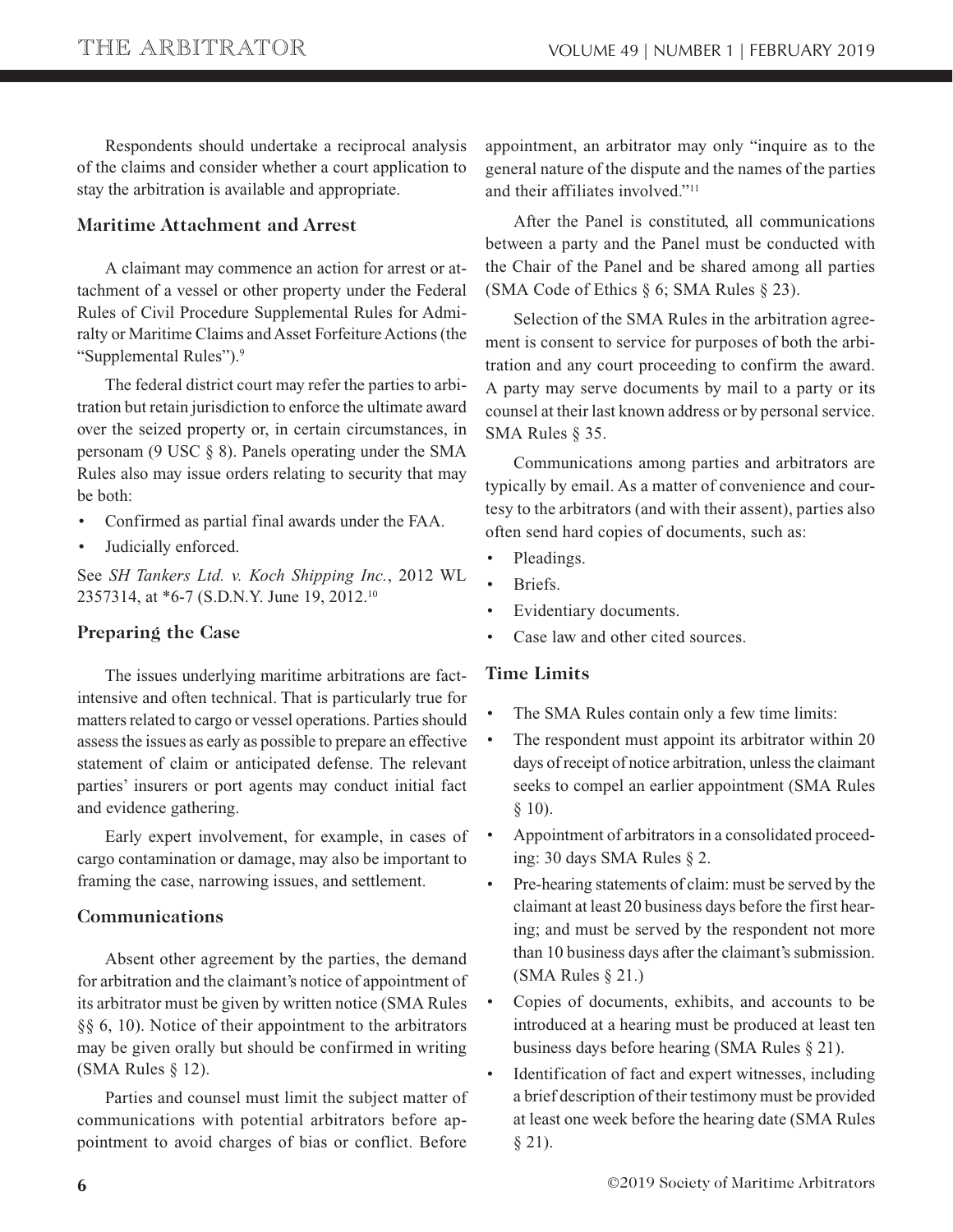• Arbitrators are asked to issue an award within 120 days from closure of the proceeding, but this timelimit is not mandatory (SMA Rules § 28).

All time limits under the SMA Rules can be altered by an agreement between the parties and the consent of the Panel or the Panel on a showing of good cause (SMA Rules § 34).

The Panel generally sets additional time limits in an early conference with the parties.

### **Expediting Matters**

The SMA Rules allow for the parties to agree to proceed on documents only (SMA Rules § 27).

The SMA has a Shortened Arbitration Procedure, which is generally for claims of smaller value. Contractual parties may include a provision in their arbitration agreement that the Shortened Arbitration Procedure applies to claims below an amount specified.

The Shortened Arbitration Procedure provides:

- Procedures for party agreement to or SMA appointment of a single arbitrator (SMA Rules for Shortened Arbitration Procedure (SMA Shortened Procedure Rules §§ 1-2).
- An expedited schedule that requires: the arbitrator to create a schedule within 15 days of the arbitrator's appointment that sets the date for the claimant's submission of its initial statement of claim and all supporting documents; the respondent to submit its response and any counterclaim within 20 days of the submission of the statement of claim; the claimant to submit its response to any counterclaim within 20 days of the respondent's submission; and the arbitrator to issue the award within 30 days of the final replies or the arbitrator's declaration that the proceeding is closed (SMA Shortened Procedure Rules §§ 3, 8).

Unless the arbitrator deems it necessary, there is no discovery (SMA Shortened Procedure Rules § 4-5).

The parties may be represented by counsel or commercial advocates. The arbitrator may award legal expenses or time and expenses, but the expense award may not exceed \$4,000 (SMA Shortened Procedure Rules § 7). The arbitrator's fee and expenses may not exceed:

• \$3,500.

\$4,500 if there is a counterclaim.

SMA Shortened Procedure Rules § 9.

## *The Arbitrators*

## **The Roster of Arbitrators**

The SMA maintains a roster of arbitrators. The SMA roster is published on its website and the SMA furnishes its current roster on request as well (SMA Rules § 10).

The parties are not limited to those arbitrators unless they are using the Shortened Arbitration Procedure (see SMA Shortened Arbitration Procedure Rules § 1 see also Expediting Matters). The SMA's Model Arbitration Clause also requires selection from the SMA roster.

Some standard maritime charterparties specify that the arbitrators be commercial persons. Under that definition, an arbitrator whose only experience is practicing law does not qualify (*see W.K. Webster & Co. v. Am. President Lines, Ltd.*, 32 F.3d 665, 668 (2d Cir. 1994)).

The arbitrators on the SMA roster meet the commercial persons requirement and have at least five years of commercial experience in the shipping industry. About one-quarter are lawyers who have met this requirement.

Under the SMA Code of Ethics,<sup>12</sup> SMA arbitrators must be impartial whether or not they are party-appointed (SMA Code of Ethics § 7).

## **Number of Arbitrators**

The number of arbitrators depends on the arbitration clause and the rules governing the arbitration.

The SMA's Model Arbitration Clause provides for three arbitrators. Each party appoints one arbitrator. Those two arbitrators then select the third arbitrator. The SMA's model clause is consistent with the standard New York dispute resolution clause, published by BIMCO.

In the absence of a contrary agreement, the SMA Rules provide for arbitration by two arbitrators (SMA Rules § 10). If the two party- appointed arbitrators cannot agree on the result of the dispute, they appoint an umpire. The umpire is empowered to assume the decision-making function and effectively act as the sole arbitrator (SMA Rules § 20).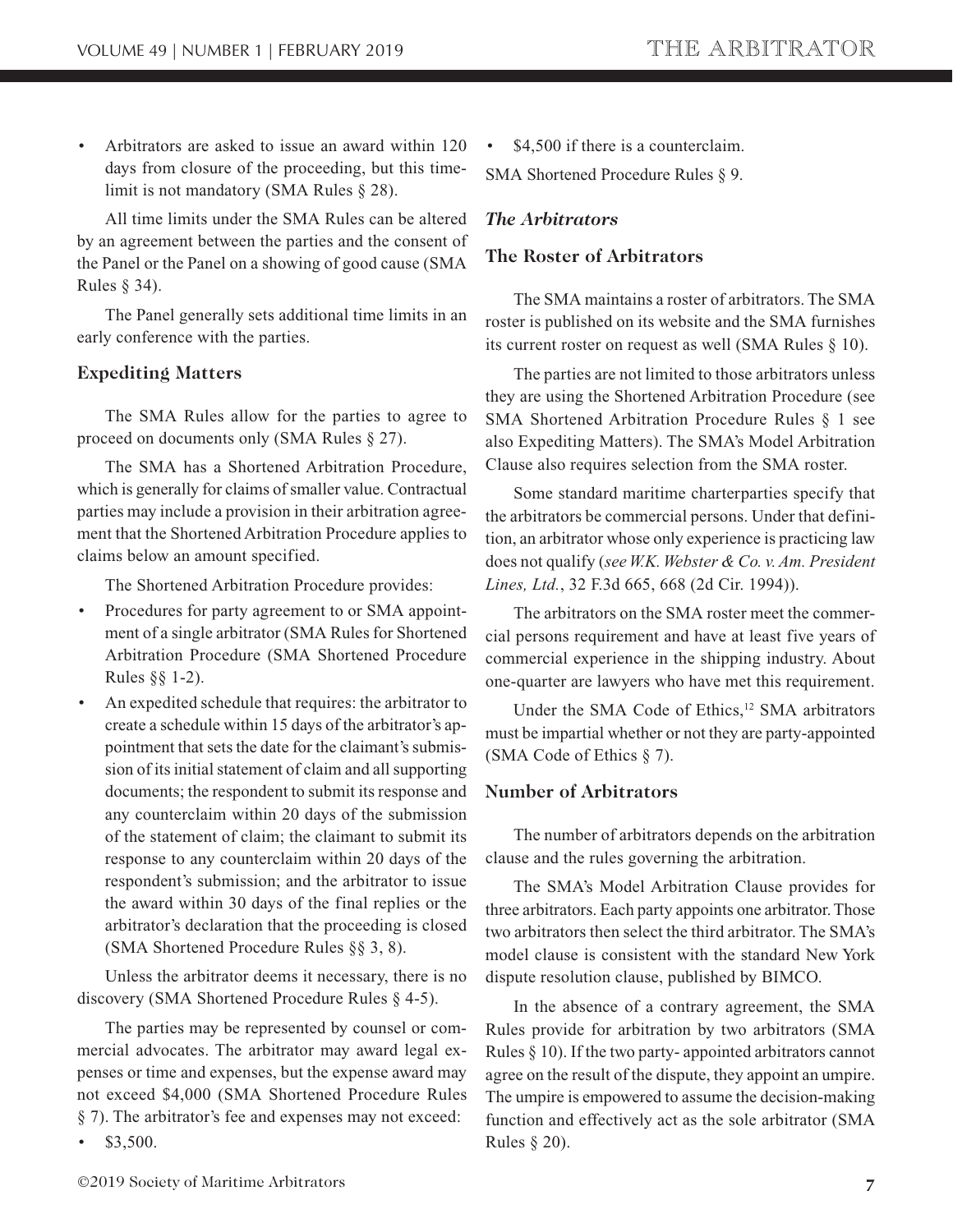A single arbitrator conducts the arbitration under the Shortened Arbitration Procedure (see Expediting Matters).

### **Selecting the Arbitrators**

Absent a contrary provision in the arbitration agreement, the claimant gives notice of its arbitrator in its demand for arbitration (SMA Rules § 6). In making an appointment, counsel often search arbitrators' prior SMA awards, which are published and available on Westlaw and LEXIS.

If a party fails to appoint its arbitrator within the time set in the agreement, the other party may seek judicial assistance in appointing arbitrators under Section 5 of the FAA (SMA Rules § 10). Similarly, if the party-appointed arbitrators fail to appoint the third arbitrator "within a reasonable time," the court may make the appointment (SMA Rules § 11). Notably, the party-appointed arbitrators are not permitted to communicate with their appointing party concerning the selection of the third arbitrator (SMA Code of Ethics § 5).

While SMA members are frequently appointed in arbitrations under the SMA Rules, if the arbitration agreement does not require it, the parties may choose other arbitrators and may use party appointment or other methods of appointing arbitrators, such as the American Arbitration Association (AAA)'s arbitrator selection service, in their arbitration agreement. Appointment of an arbitrator from the SMA roster is required under the Shortened Arbitration Procedures and by the SMA's Model Arbitration Clause. See The Roster of Arbitrators.

If a party-appointed arbitrator becomes unable to serve, the appointing party promptly names a replacement. The panel chair continues to serve in that capacity unless the two party-appointed arbitrators choose a replacement before the hearing begins or, if the arbitration is on documents alone, before the first submissions or documents are received by the Panel (SMA Rules § 13).

Each party should ensure that sufficient funds are available to cover any deposit of arbitration costs, including arbitrator fees, that may be required during arbitration (SMA Rules § 37).

### **Challenging an Arbitrator**

Arbitrators may not have:

- A financial or personal interest in the outcome of the dispute.
- Acquired from an interested source detailed prior knowledge of the matter in dispute.

### SMA Rules § 8.

Each party or its counsel must provide the arbitrators with a statement of interested parties so that the arbitrators may identify grounds for voluntary withdrawal (SMA Rules § 21). Before the first hearing or initial submissions, arbitrators must disclose potential conflicts, including close business or personal ties with parties, affiliates of the parties, counsel, and other arbitrators on the Panel (SMA Rules § 9; SMA Code of Ethics § 4). On receipt of the arbitrators' disclosure statements, the parties may challenge any or all the arbitrators or accept the Panel (SMA Rules  $\S$  9).

An arbitrator subject to a challenge may voluntarily withdraw. If the arbitrator declines to withdraw, the challenger retains its right to challenge the award after it is issued (SMA Rules § 9; see Enforcing or Challenging the Arbitration in Court).

After a withdrawal, the party that appointed that arbitrator appoints a replacement. If the chair withdraws, the parties' arbitrators select a new chair (SMA Rules § 13).

### **Arbitrator Compensation**

Each arbitrator determines his or her fee. The amount of the fee should take into account:

- The complexity of the matter.
- The urgency.
- The time spent.

SMA Rules § 37. Arbitrators and the parties may agree on an hourly or hearing day rate for the arbitrator at the time of appointment.

At any time, the Panel may require the parties to post security for its estimated fees and expenses. Posted security is held in an interest- bearing account administered by the SMA unless otherwise agreed to by the arbitrators. Arbitrators are entitled to payment for work performed for arbitrations that settle. SMA Rules § 37.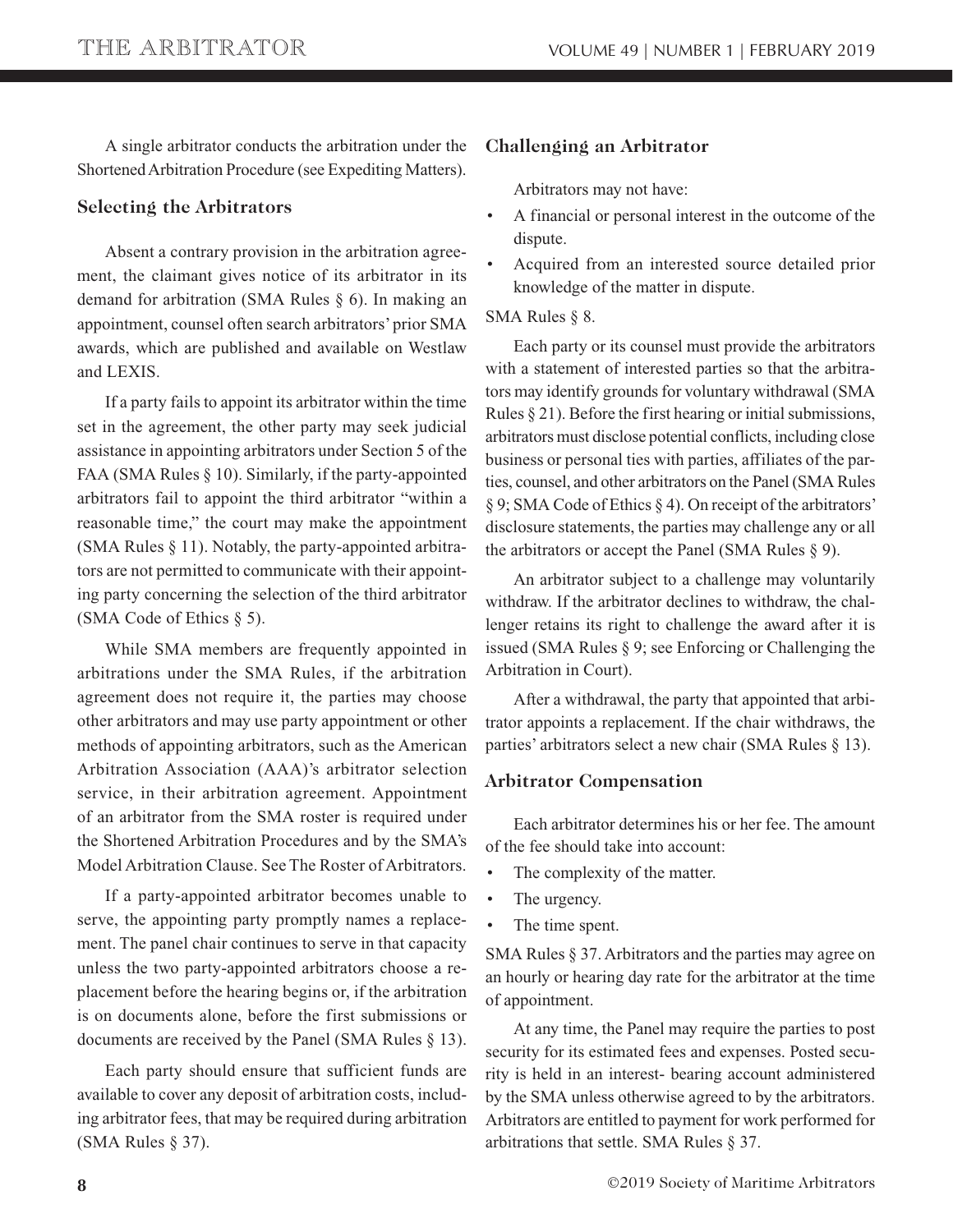### *Commencing the Arbitration*

### **Claimant: Notice of Arbitration and Commencement of Arbitration**

Arbitration is initiated when the claimant serves written notice to the other party of its demand for arbitration and naming its arbitrator. Under the SMA Rules, the claimant may be any party to an agreement for arbitration (SMA Rules § 6).

The claimant's demand for arbitration describes:

- The nature of the dispute.
- The damages at issue.
- The remedy it seeks.

There is no required form for the demand for arbitration. The demand is often a letter. The use of numbered paragraphs and a caption makes it easier for the parties to respond point by point as the pleadings progress. While a demand for arbitration need not be detailed, the claimant should take the opportunity to provide a full narrative of the facts giving rise to the dispute.<sup>13</sup>

#### **Serving the Notice of Arbitration**

The notice of demand for arbitration should be served as required by the parties' agreement. In the absence of an agreement, the default SMA rule provides for service by mail to the party or its counsel or personal service (SMA Rules § 35; Communications).

#### **Respondent: Appointment of Arbitrator**

The respondent has twenty days to name its arbitrator (SMA Rules § 10; see Time Limits). Claimant may seek judicial relief for speedier appointment if needed.

#### **Representation**

A party may be represented in the arbitration by counsel or other representative (SMA Rules § 14).

### *Enforcing or Challenging the Arbitration in Court14*

Parties may seek court intervention to:

- Compel or stay arbitration.
- ©2019 Society of Maritime Arbitrators **9**
- Enforce or oppose enforcement of security or other preliminary relief.
- Seek confirmation or vacatur of the final award.

The enforcement of maritime industry arbitration agreements and awards has some particular considerations.

The FAA expressly applies to maritime contracts as defined in the FAA (9 USC §§ 1-2), although the scope of maritime contracts is not well-defined. However, the FAA does not provide a basis for federal subject matter jurisdiction. Therefore, for a purely domestic arbitration that does not fall with Chapter 2 of the FAA, federal subject matter jurisdiction must exist under one of the following:

- Diversity (28 USC § 1332).
- Federal question jurisdiction (28 USC  $\S$  1331).
- Other statute.

If there is no federal jurisdiction for the underlying dispute, matters relating to the dispute must be heard in state court.

The following types of disputes fall within federal jurisdiction:

- A dispute regarding a maritime contract (28 USC § 1333).
- International arbitrations that fall under the Convention for the Recognition and Enforcement of Foreign Arbitral Awards, 21 UST. 2517 (the "New York Convention") (9 USC §§ 201-208), which covers commercial relationships that: are not entirely between US citizens; involve property located outside the US; are performed or enforced abroad; or have "some other reasonable relation with one or more foreign states" (9 USC § 202).

Therefore, proceedings to compel arbitration or to confirm or vacate an award under the New York Convention or FAA Chapter 2 may be brought in federal court or removed to federal court at any time before trial (9 USC §§ 203, 205).<sup>15</sup>

#### *Pleadings*

The sequence of pleadings is typically determined in an early conference among the parties and arbitrators. Parties are permitted to amend or add to their claims until the close of proceedings (SMA Rules § 6).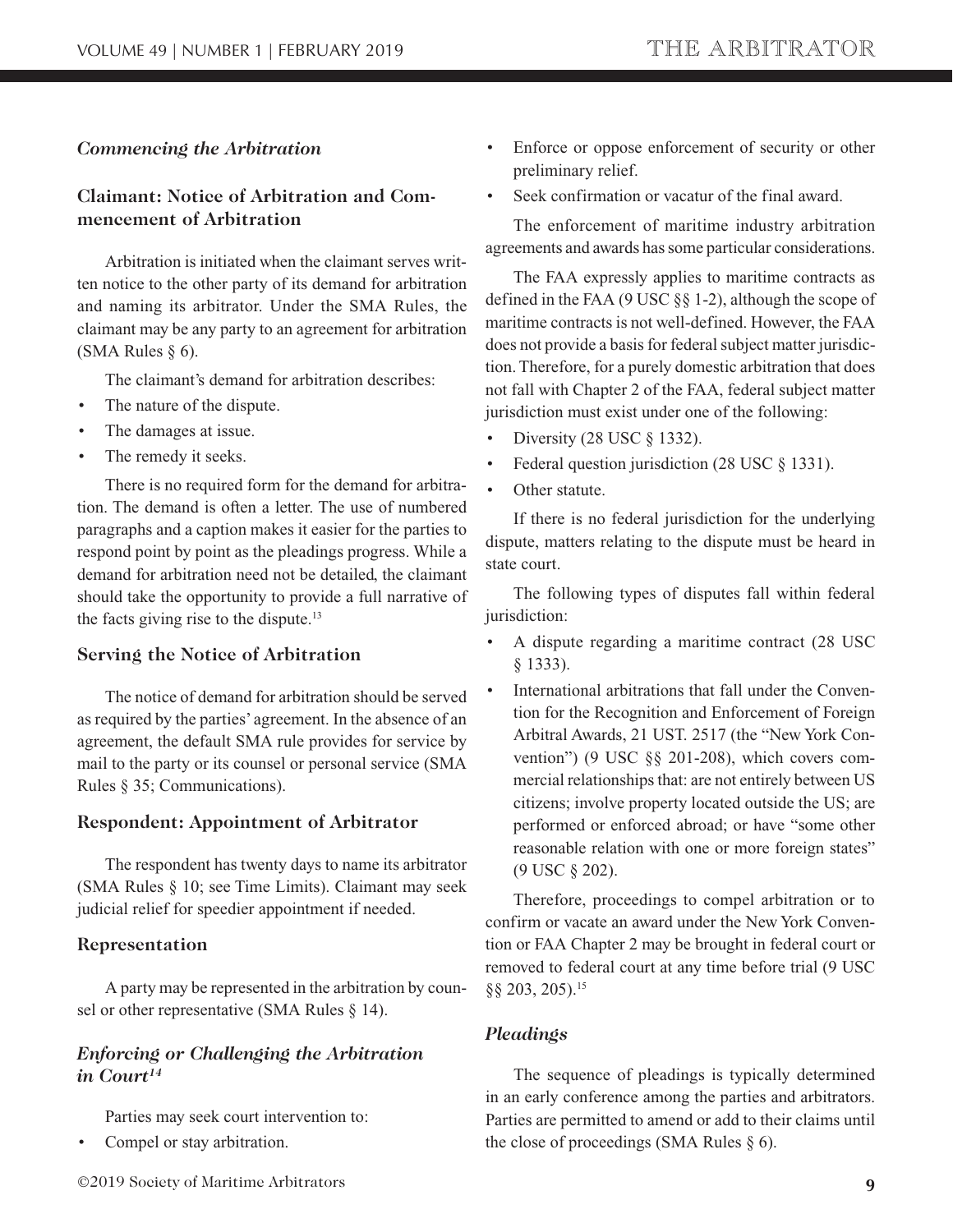## *Emergency and Interim Measures*

The SMA Rules empower the Panel to "grant any remedy or relief," including specific performance and security (SMA Rules § 30). The panel may require security for:

- Claims.
- Counterclaims.
- Costs.

See, for example, *In the Matter of the Arbitration between Agrowest, S.A., Dos Valles S.A. and Comexa S.A and Maersk Sealand*, 2009 WL 1752031 (S.M.A. May 26, 2009.

The SMA Rules do not include a procedure for preliminary relief. However, a Panel can be empaneled on short notice and can act swiftly. The claimant can seek a court order requiring the respondent to appoint its arbitrator before its time to do so expires under the SMA rules (SMA Rule § 10).

## *Prehearing Procedure*

The SMA Rules prescribe few requirements for prehearing and hearing procedures, so the parties and arbitrators have significant latitude in deciding matters, such as:

- The timing of pleadings or other submissions.
- The extent of discovery.
- How to organize the hearing.

## **Waiver of Objection of Noncompliance with the Rules**

If a party knows of a breach of the SMA Rules but continues with the arbitration without officially objecting to the Panel, the party waives any right to object (SMA Rules § 33).

## **Oath**

After the parties accept the Panel, each arbitrator takes an oath to "faithfully and fully hear and examine the matter in controversy and make a just Award" (SMA Rules § 19 & Appendix A).

## **Location of the Hearing**

Unless another place is set in the parties' arbitration agreement, the place of the hearing is New York City, at a location chosen by the Panel (SMA Rules § 7; see also Discovery and Subpoenas).

### **Discovery and Subpoenas**

The parties agree to the scope of discovery, subject to the Panel's power to require the parties to produce matter "necessary to an understanding and determination of the dispute." The Panel decides any disputes. SMA Rules § 23.

The Panel has the power to subpoena witnesses or documents on its own initiative or at the request of a party (SMA Rules § 23). The Panel may only issue subpoenas for a "hearing," which includes a preliminary hearing solely held for the purpose of the subpoena.<sup>16</sup>

The Panel may convene in a location other than the site of the arbitration for the purpose taking evidence from a non-party. The Panel may issue a subpoena ordering the production of documents or witnesses at the alternative location. For purposes of judicial enforcement of the subpoena, the panel remains seated at the alternative location. SMA Rules § 7.

## *Hearing Procedure*

## **General Procedure**

The chair designates the time and place of the first hearing. Before the hearing:

- Each claimant should submit a pre-hearing statement of claim at least twenty business days before the first hearing unless otherwise agreed.
- Each respondent should submit a pre-hearing statement of defense and any counterclaim no more than ten business days after the claimant's submission.
- Copies of any documents, exhibits, and accounts to be introduced at a particular hearing should be provided to the opposing side and the arbitrators at least ten business days before the hearing.
- Witnesses, fact and expert, should be identified and their testimony briefly described at least a week before the scheduled hearing date.

### SMA Rules § 21.

The claimant presents its case first and must meet its burden of proof. If it does not, the Panel need not take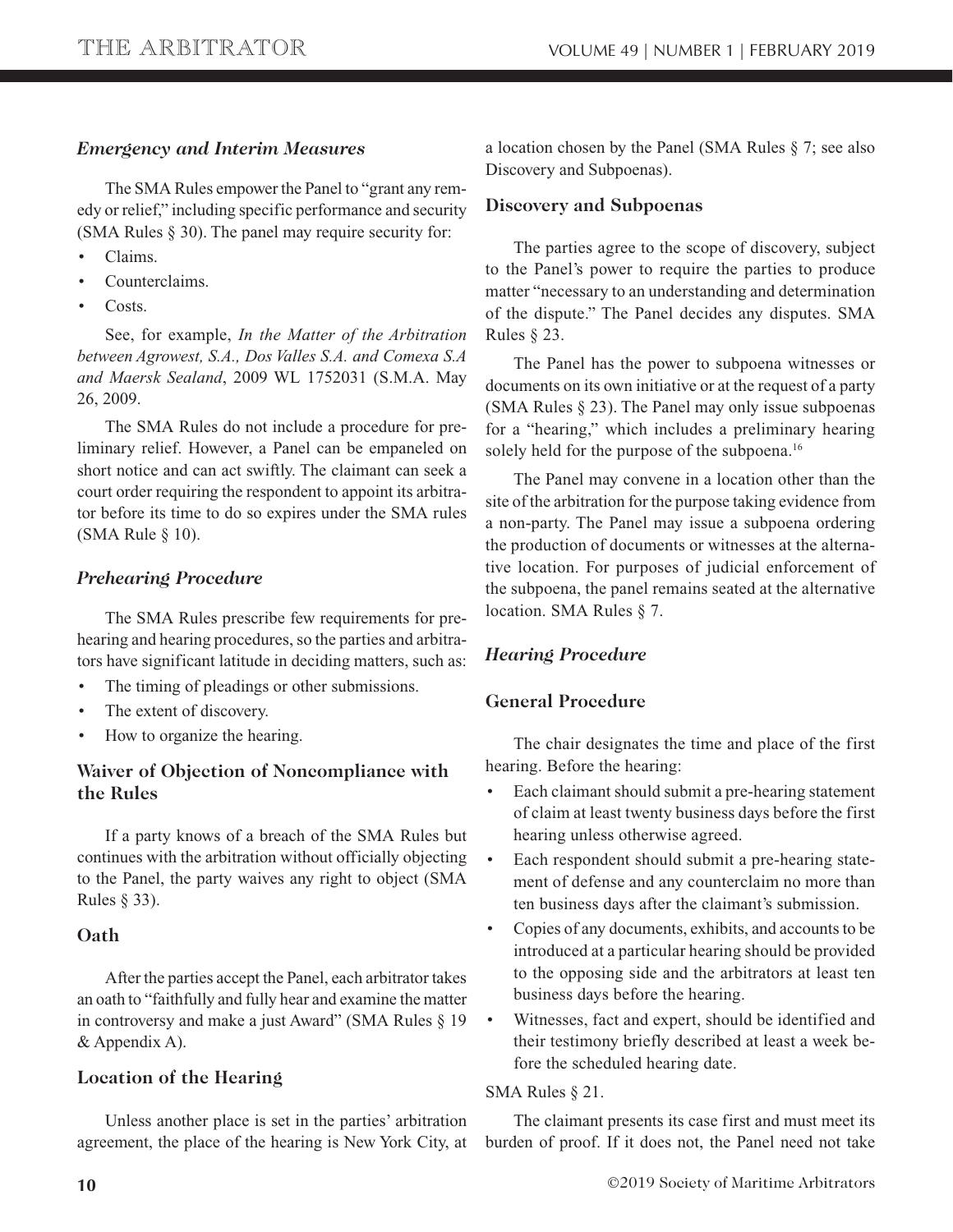evidence from the respondent, unless the respondent has brought counterclaims. The Panel decides which party is the claimant if it is unclear (SMA Rules  $\S 21$ ).

#### **Evidence**

Court rules of evidence do not apply unless specified by the parties. The Panel determines the relevance and materiality of the evidence presented by the parties. SMA Rules § 21.

The parties choose what evidence to present. The Panel may require parties to produce any additional evidence it deems necessary. All evidence submitted to the Panel is to be shared by all parties. SMA Rules § 23.

The Panel may receive evidence by affidavit. If a party objects to the affidavit, the Panel gives the affidavit the appropriate weight based on the objection. SMA Rules § 24.

The Panel has the power to subpoena witnesses and documents, on their own or at the request of a party. The party may order the deposition of witnesses unable to testify in person. See Discovery and Subpoenas.

The Panel may take testimony by video conference or other electronic method. However, a party may object to the taking of remote testimony. If a party objects, the Panel hears and rules on the objection. SMA Rules § 23.

### **Arbitration on Documents**

The parties may agree in writing to submit their dispute to arbitration solely on documents. In arbitration on documents, the Panel takes its oath in writing and makes its conflict disclosures to all parties in writing. (SMA Rules § 27; see Arbitrator Conflict Disclosure.)

The parties should agree to the schedule for submissions. If they cannot agree, the Panel then sets the schedule. SMA Rules § 27.

#### **Adjournments**

The arbitrators must adjourn a hearing on the joint request of all parties. Otherwise, the arbitrators may adjourn a hearing for good cause. SMA Rules § 18.

#### **Defaulting Parties**

If, after receiving notice, a party fails to appear or obtain an adjournment, the arbitration may proceed in the absence of the defaulting party (SMA Rules § 22).

Panels generally make repeated efforts to encourage a defaulting party to appear. Where a party fails to appear, the Panel makes its award based on the appearing party's submissions. See, for example, *In the Matter of the Arbitration between Monjasa DMCC and Metro Building Materials FZE, as Owner of the M/V Bao Flourish*, 2017 WL 4990591, at \*2 (S.M.A. Sept. 15, 2017).

#### **Interpreter**

The party presenting a witness requiring an interpreter must provide an independent interpreter. The presenting party pays for the interpreter, subject to a later allocation of the cost (SMA Rules § 16). The interpreter's oath is set out in Appendix A to the SMA Rules.

#### **Stenographer**

Unless the parties agree otherwise, all hearings are transcribed. The cost of transcription is shared among the parties, subject to a final apportionment by the arbitrators (SMA Rules § 15).

#### **Attendance at Hearings**

Persons with a direct interest in the arbitration may attend the hearings. The arbitrators may exclude witnesses during the testimony of other witnesses. SMA Rules § 17.

#### **Expenses**

The party producing or requiring the production of the witness must pay witness expenses, although the Panel may reallocate expenses (SMA Rules § 36).

For expenses incurred at the request of the arbitrators, the parties bear them equally, subject to later allocation. These expenses include:

- Travel and out-of-pocket expenses of arbitrators.
- Expense of producing witnesses, including subpoenaed witnesses, requested by the Panel.
- The expense of other proofs requested by the Panel.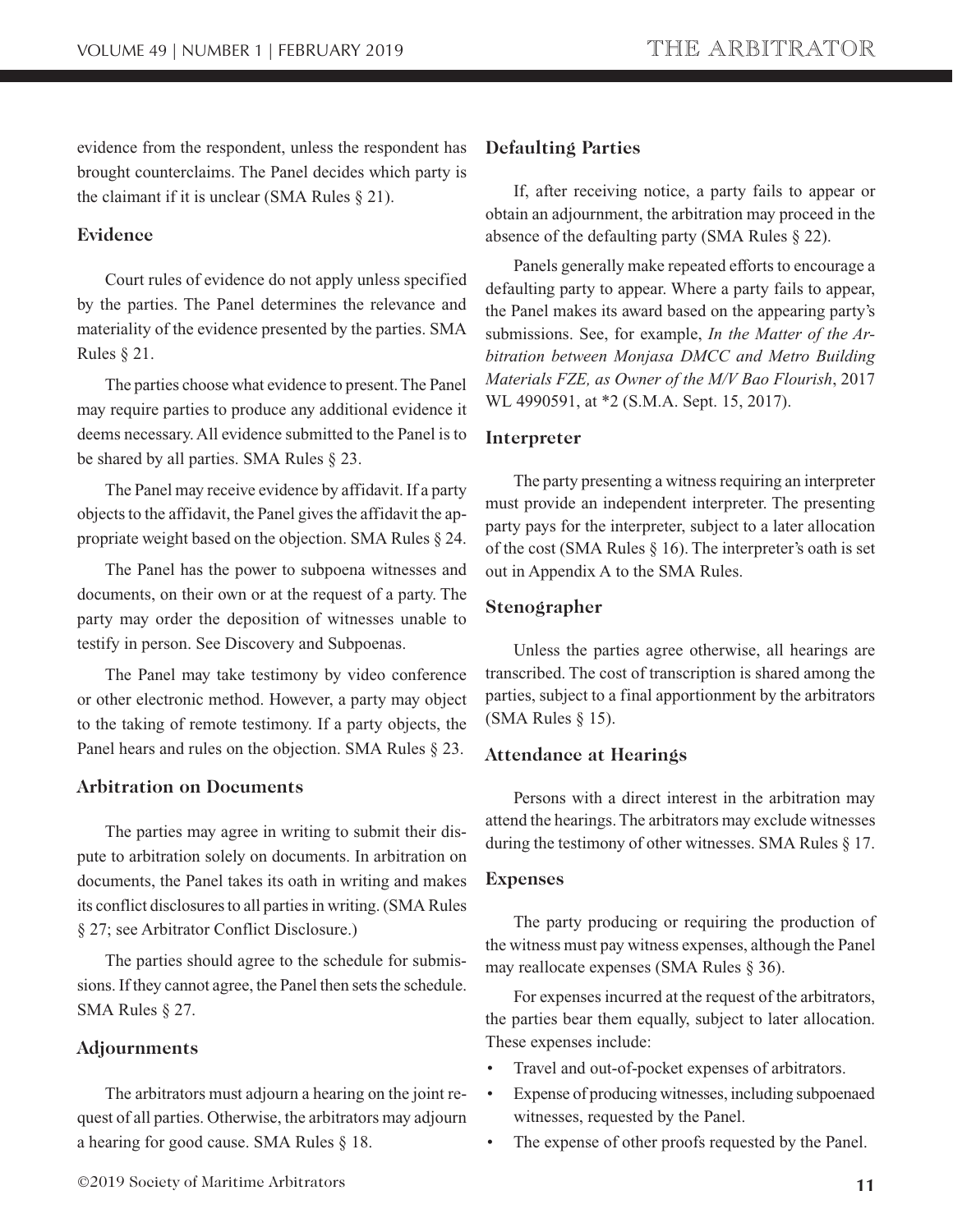Travel and lodging expenses of party-appointed arbitrators located outside the place of arbitration are borne by the party appointing that arbitrator. SMA Rules § 36.

## **Closing the Proceedings**

At the end of the submission of evidence, the parties may either submit post-hearing briefs or present oral closing arguments (SMA Rule §§ 21, 25).

Post-hearing briefs are submitted on an agreed schedule. If the parties cannot agree, the Panel sets the schedule. SMA Rules § 25.

The Panel may also direct the parties to submit supplementary briefing or to appear for oral argument on any issue (SMA Rules §§ 21, 26).

The chair declares the proceedings closed on the completion of all submissions (SMA Rules § 25). However, even after the close of proceedings, the arbitrators may require the parties to provide additional clarification and may order additional hearings. The hearings also may be reopened on application of a party for good cause shown. SMA Rules § 26.

## *Awards*

## **Scope of Awards**

The Panel has broad authority to grant any remedy or relief that it deems just and equitable, including, but not limited to, specific performance and the grant of security (SMA Rules § 30).

An award includes the allocation of arbitration expenses and fees. Notably, the arbitrators may award reasonable attorneys' fees and costs or expenses. Parties' reply briefs should include an affidavit describing their attorneys' fees. SMA Rules §§ 30, 36.

If the parties settle the dispute, they may request that the Panel set out the terms of settlement in an award (SMA Rules § 31).

### **Form and Timing of Award**

Unless otherwise agreed:

The decision of the arbitrators is by majority vote. If the arbitration clause requires two party-appointed

arbitrators and an umpire, the umpire is appointed if the party-appointed arbitrators fail to agree. SMA Rules § 20.

SMA awards are reasoned. Awards are signed by the arbitrator, umpire, majority, or all arbitrators (if unanimous). Dissents are signed by the dissenter and are included with the majority's award. SMA Rules § 29.

The Panel should issue an award within 120 days of the close of proceedings, although the Panel's failure to issue an award within that time does not affect the award's validity (SMA Rules § 28; Time Limits).

The arbitrators retain jurisdiction to correct "obvious" clerical or arithmetic errors (SMA Rules § 30).

### **Delivery**

Delivery of the award may be by mailing to the parties or counsel at their last known address, or by personal service (SMA Rules § 32).

## **Publication of the Award**

Unless the parties otherwise agree, awards are published in print by the SMA (SMA Rules § 1) and are available on Westlaw and LEXIS.

## *Amendments to the Rules*

The typical SMA arbitration provision states the arbitration is governed by the SMA Rules that are in effect at the time the arbitration agreement is made. The SMA Rules have been amended from time to time since they were first enacted in 1994.

The principal change from the 2016 SMA Rules to the 2018 SMA Rules was a clarification in Rule 30. The rule now expressly provides that SMA Panels have the authority to issue awards of security for claims and counterclaims, a power that had been implicit.

The 2016 Rules revised provisions in the 2013 Rules for hearing location (SMA Rules § 7) to allow for nationwide service of subpoenas. Other changes included:

- Modest extensions of pre-hearing submission deadlines (SMA Rules § 21).
- Clarification of the circumstances and method of appointing an umpire (SMA Rules § 20).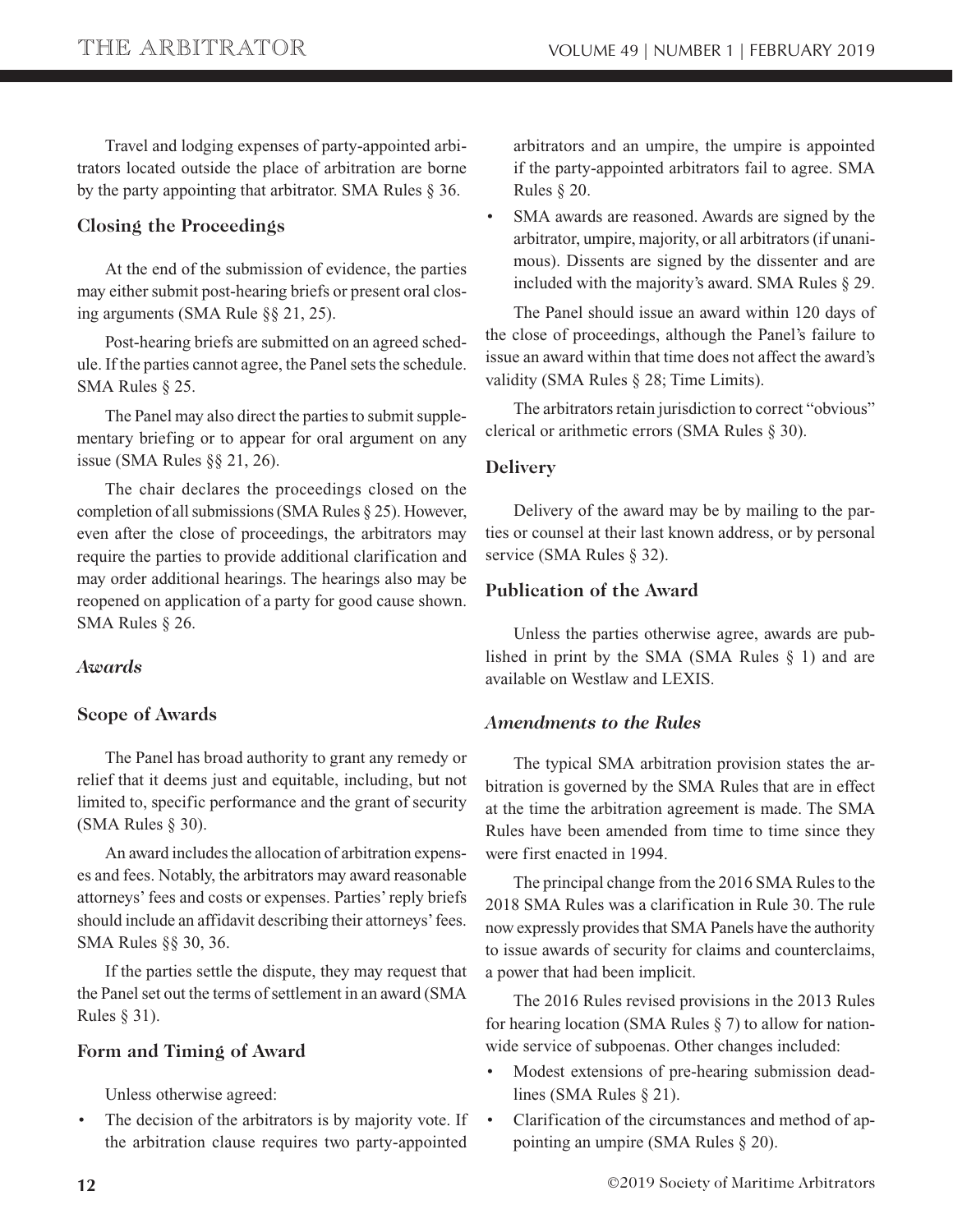<span id="page-12-0"></span>• Clarification that any interim allocation of expenses is subject to a final allocation by the Panel (SMA Rules § 36).

The 2013 Rules introduced the detailed consolidation procedure (SMA Rules § 2). Other minor changes included clarification that the Panel may:

- Take testimony by video conference or other electronic means (SMA Rules § 23).
- Require post-hearing briefing and a final oral hearing after presentation of all evidence (SMA Rules § 21).

2. For more information on alternative dispute (ADR) mechanisms available to parties to a dispute, see ADR Mechanisms in the US: Overview (1-617-5663).

3. See Practice Note, Arbitration Clauses Incorporated by Reference Under US Law (W-002-2351.

4. See Practice Note, Joining Non-Signatories to an Arbitration in the US (W-011-3186) and Article, Joining nonsignatories to an arbitration (6-275-4952).

5. 8-520-9057

6. See Practice Note, Arbitrability Issues in US Arbitration: Determination by a Court or Arbitrator (W-005-0556).

7. For a discussion of punitive damages generally, see Practice Note, Punitive Damages in US Arbitration (W-000- 1641).

8. See Practice Note, Compelling and Staying Arbitration in New York State Supreme Court: Considerations when Staying Arbitration (6-592-6785).

9. See Practice Note, Maritime Attachment and Vessel Arrest in the US (W-001-8160)). This is a common practice in maritime cases.

10. For more information on judicial enforcement of arbitral orders regarding provisional remedies, see Practice Note, Interim, Provisional and Conservatory Measures in US Arbitration: Enforcing Preliminary Relief Awarded by Arbitrators in Court (0-587-9225).

11. SMA Code of Ethics § 4 (W-017-842); see also Practice Note, Selection of party-nominated arbitrators: Acceptable topics at interview: grey areas (3-203-6680).

12. W-017-842.

13. See Article, Top Ten Mistakes Litigators Make in US Commercial Arbitration: File a Bare Bones Demand for Arbitration (W-008-5473).

14. See Practice Notes, Compelling and Enjoining Arbitration in US Federal Courts (6-574-8707); Interim, Provisional and Conservatory Measures in US Arbitration (0-587-9225); Enforcing Arbitration Awards in the US (9-500-4550); Vacating, Modifying, or Correcting an Arbitration Award in Federal Court (W-000-6340).

15. For further information, see Practice Note, Understanding the Federal Arbitration Act: Court Intervention in Support of Arbitration (0-500-9284).

16. See Practice Note, Compelling Evidence from Non-Parties in Arbitration in the US: Document Discovery under the Federal Arbitration Act (1-586-9513).

# **SCOTUS ISSUES DECISION DENYING ARBITRATION WHERE THE CONTRACT CONCERNS A CONTRACT OF EMPLOYMENT OF A WORKER ENGAGED IN INTERSTATE COMMERCE**

### **By Jack Vayda, Partner, McLaughlin & Stern, LLP, New York**

The U.S. Supreme Court welcomed 2019 with a decision which reinforced the vigor and strength of the Federal Arbitration Act but tapped the brakes on its expansion. *New Prime Inc. v. Oliveira*, 586 US \_\_\_ (January 15, 2019).

Mr. Oliveira worked as a truck driver under an operating agreement that called him an independent contractor and contained a mandatory arbitration provision and a "delegation clause" which gave the arbitrators the power to decide the threshold issue of arbitrability. Mr. Oliveira filed a class action alleging that New Prime denied its drivers lawful wages. New Prime sought to compel arbitration. The lower courts found that the contract fell within one of the Section 1 exceptions to the Act and arbitrability. They denied the petition to compel arbitration. The Supreme Court affirmed in a decision which is among the more "readable" modern Supreme Court decisions.

The Court underscored that the "delegation clause" is itself a form of agreement to arbitrate so that it is only enforceable (by a court compelling arbitration and by the arbitrators) if the contract is the type covered by Section 2 of the Act (a "written provision in any maritime trans-

<sup>1.</sup> For parties seeking fully administered arbitration, see Practice Note, Introduction to US Arbitral Institutions and Their Rules (1-500-5006).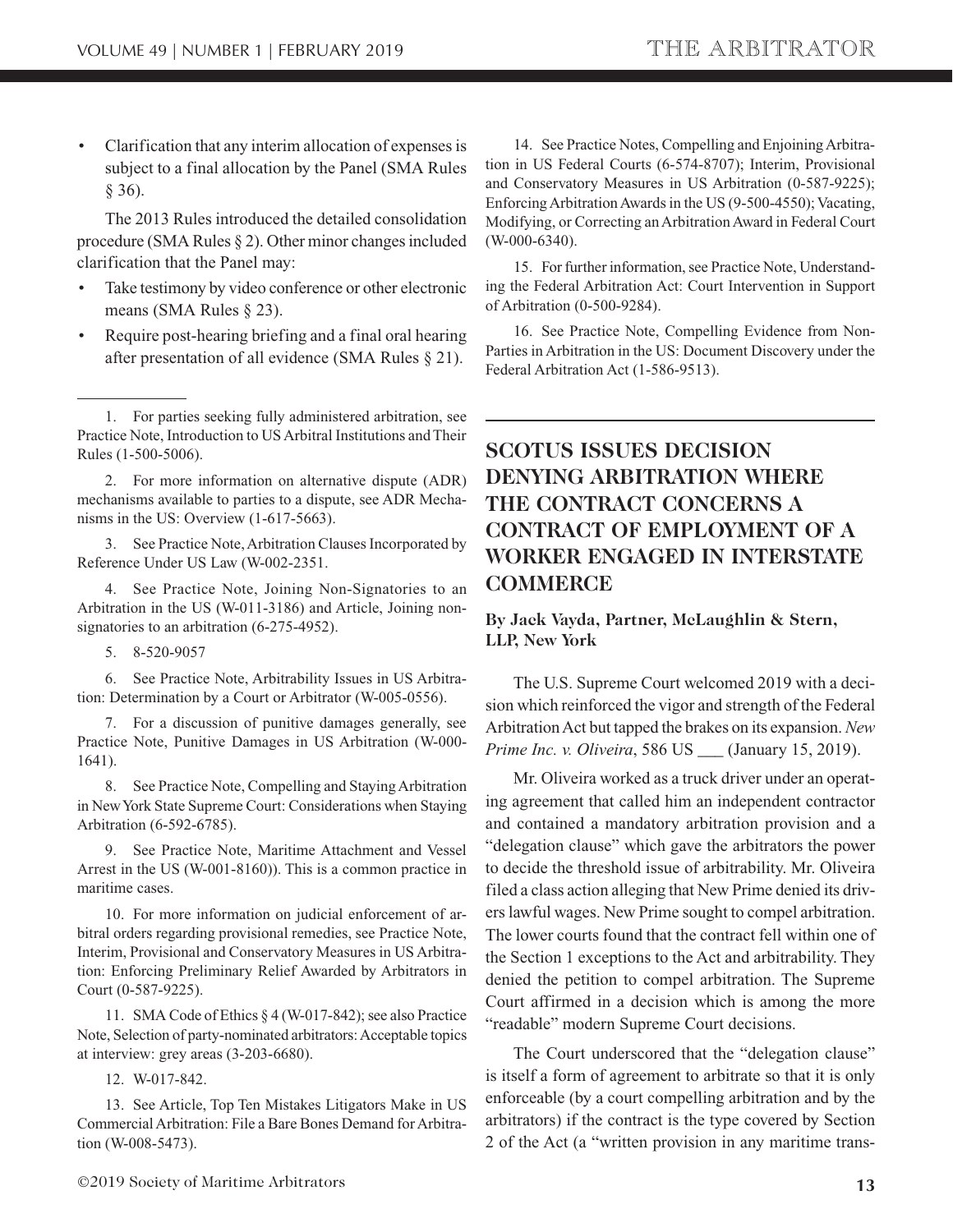<span id="page-13-0"></span>action or a contract evidencing a transaction involving commerce") and, if so, not within any of the Section 1 exclusions ("contracts of employment of … a worker … engaged in ... interstate commerce"). In analyzing these sections, and particularly their words, the Court repeated and applied a core concept of the present majority of strictconstructionists. Specifically, the words in a statute (in this case "worker") should be construed as they were used at the time Congress enacted the legislation.

This decision was eagerly awaited given the growing tension over corporate efforts to expand arbitration beyond the commercial realm in order to block claims of individuals and their class actions from being heard by courts and juries.

The Court "ducked" the invitation. It stayed far away from analyzing the status of an "independent" contractor and did not revisit denial of arbitration to a class action. But simultaneously it made clear that it would carefully scrutinize attempts to erode the statutory exemptions from arbitration.

# **NOTES ON DECISIONS FROM ACROSS THE POND**

#### **By: LeRoy Lambert, SMA Member, New York**

The Supreme Court in the United Kingdom also considered a case of interest for the maritime industry, here, the burden of proof in an "inherent vice" cargo (coffee) damage case. *Volcafe v. CSAV*, [2018] UKSC [61 \(https://www.supremecourt.uk/cases/docs/uksc-](https://www.supremecourt.uk/cases/docs/uksc-2016-0219-judgment.pdf)2016-0219-judgment.pdf). See http://www.standard-club. [com/news-and-knowledge/news/2018/12/web-alert](http://www.standard-club.com/news-and-knowledge/news/2018/12/web-alert-volcafe-v-csav-the-supreme-court-overturned-the-court-of-appeal-judgment-on-the-order-and-burden-of-proof-in-cargo-claims.aspx)volcafe-v-csav-the-supreme-court-overturned-the-courtof-appeal-judgment-on-the-order-and-burden-of-proofin-cargo-claims.aspx.

The lower court held that once the claimants had shown that the coffee bags were delivered in a damaged condition, the onus was on the carrier to establish inherent vice or inevitability of damage and to disprove negligence. The court of appeal, however, held that once the carrier has shown a prima facie case for the application of the exception of inherent vice, the burden shifts to the

cargo claimant to establish negligence on the part of the carrier to show the inherent vice exception did not apply.

The Supreme Court, however, held if inherent vice is the defense, the carrier must show that it took reasonable care of the cargo but the damage occurred nonetheless and that whatever reasonable steps might have been taken to protect the cargo from damage would have failed in the face of its inherent propensities.

In the US, cases in the Second Circuit view the issue in terms of the shipper's burden to state a prima facie case of good order at the time of loading. E.g., *American Tobacco Co. v Goulandris*, 281 F.2d 1960. Cases in the Fifth Circuit, however, hold that the carrier must bring forth evidence proving inherent vice. The burden then shifts to the shipper to show negligence or fault on the part of the carrier. E.g. *Quaker Oats v. M/V Torvanger*, 734 F.2d 283 (5th Cir. 1984).

## **LOOSE ENDS**

## *Houston: April 11, 2019*

As mentioned above in The President's Message, the SMA and its Friends and Supporters are holding a day-long seminar in Houston on April 11, 2019, entitled: "Arbitration: A Better Solution." The program will include interactive participation, a mock arbitration, and will explore current and future trends affecting shipping and trade. Thanks to the support of law firms and end-users, there will be no charge, lunch is included, and cocktails will be served after the program. The day starts at 8:30 am and ends at 6:00 pm. Location is the Sam Houston Hotel, 1117 Prairie Street, Houston. Please spread the word!

## *CMA 2019: April 2-4, 2019*

The annual three-day event in Stamford is later than usual this year, April 2-4, and Tuesday-Thursday rather than Monday-Wednesday. Venue remains the Hilton Stamford Hotel. This year's Commodore will be John C. Hadjipateras, Chairman, CEO & President of Dorian LPG Ltd. [See who is attending, speaking, and sponsoring, https://](https://maritime.knect365.com/cma-shipping) maritime.knect365.com/cma-shipping.